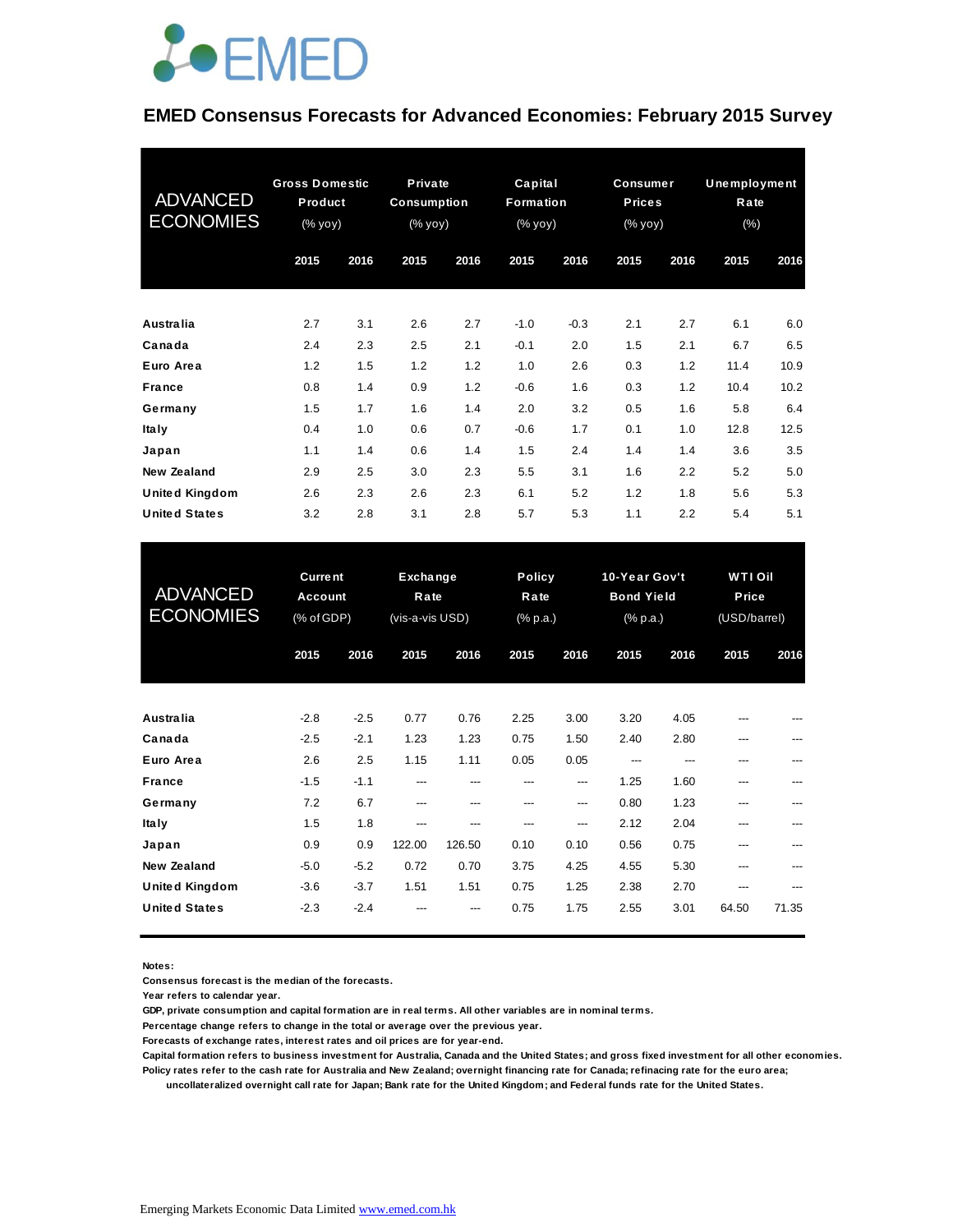

#### **EMED Consensus Forecasts for Emerging Markets: February 2015 Survey**

|                       | <b>Gross Domestic</b> |      | <b>Private</b> |        | <b>Fixed</b> |        | Consumer      |      | <b>Unemployment</b> |                        |
|-----------------------|-----------------------|------|----------------|--------|--------------|--------|---------------|------|---------------------|------------------------|
| <b>EMERGING</b>       | Product               |      | Consumption    |        | Investment   |        | <b>Prices</b> |      | Rate                |                        |
| <b>MARKETS</b>        | (% yoy)               |      | (% yoy)        |        | (% yoy)      |        | $(%$ (% yoy)  |      | $(\% )$             |                        |
|                       | 2015                  | 2016 | 2015           | 2016   | 2015         | 2016   | 2015          | 2016 | 2015                | 2016                   |
|                       |                       |      |                |        |              |        |               |      |                     |                        |
|                       |                       |      |                |        |              |        |               |      |                     |                        |
| Argentina             | 0.5                   | 2.0  | 0.4            | 1.4    | 0.0          | $-1.2$ | 27.5          | 27.3 | 7.9                 | 8.4                    |
| <b>Brazil</b>         | 0.8                   | 1.7  | 0.6            | 1.7    | $-0.8$       | 3.4    | 6.3           | 6.0  | 5.5                 | 5.7                    |
| Chile                 | 3.0                   | 3.9  | 2.8            | 3.4    | 0.9          | 2.6    | 3.4           | 3.1  | 7.0                 | 7.3                    |
| China                 | 7.0                   | 6.7  | 7.7            | 7.1    | 6.1          | 5.0    | 2.0           | 2.5  | 4.1                 | 4.2                    |
| Colombia              | 4.2                   | 4.5  | 4.4            | 4.5    | 4.5          | 7.2    | 3.2           | 3.2  | 9.1                 | 8.8                    |
| <b>Czech Republic</b> | 2.5                   | 2.9  | 2.3            | 2.3    | 3.6          | 5.4    | 1.5           | 2.0  | 6.3                 | 5.9                    |
| <b>Hong Kong</b>      | 2.9                   | 3.0  | 3.0            | 2.3    | 4.0          | 4.0    | 3.5           | 3.0  | 3.3                 | 3.5                    |
| Hungary               | 2.4                   | 2.2  | 2.1            | 2.0    | 3.8          | $-1.0$ | 1.0           | 2.8  | 7.6                 | 7.5                    |
| India                 | 6.0                   | 6.5  | 5.7            | 6.9    | 5.6          | 6.5    | 6.3           | 6.0  | $\cdots$            | $\qquad \qquad \cdots$ |
| Indonesia             | 5.5                   | 5.7  | 5.2            | 5.6    | 5.8          | 6.7    | 6.4           | 5.3  | 6.0                 | 5.7                    |
| Malaysia              | 5.0                   | 5.1  | 5.5            | 5.0    | 5.5          | 5.0    | 3.6           | 3.2  | 3.0                 | 3.0                    |
| <b>Mexico</b>         | 3.4                   | 3.7  | 3.2            | 3.7    | 4.9          | 4.7    | 3.6           | 3.5  | 4.3                 | 4.4                    |
| <b>Philippines</b>    | 6.2                   | 6.0  | 5.9            | 5.8    | 7.9          | 7.5    | 3.6           | 3.5  | 7.1                 | 6.8                    |
| Poland                | 3.3                   | 3.6  | 3.2            | 3.4    | 5.9          | 6.6    | 0.5           | 1.9  | 9.7                 | 9.4                    |
| Russia                | $-3.0$                | 0.0  | $-3.4$         | $-1.1$ | $-3.5$       | $-0.8$ | 9.5           | 6.9  | 5.7                 | 6.1                    |
| Singapore             | 3.2                   | 3.3  | 2.4            | 2.0    | 3.7          | 2.0    | 1.2           | 2.1  | 2.1                 | 2.2                    |
| South Korea           | 3.7                   | 3.7  | 2.9            | 3.0    | 4.2          | 4.0    | 1.7           | 2.4  | 3.1                 | 3.0                    |
| Taiwan                | 3.5                   | 3.5  | 2.6            | 3.1    | 3.9          | 3.1    | 1.2           | 1.5  | 3.9                 | 3.9                    |
| <b>Thailand</b>       | 4.0                   | 4.0  | 3.5            | 3.2    | 5.7          | 5.9    | 2.1           | 2.5  | 1.0                 | 1.1                    |
| Turkey                | 3.5                   | 3.8  | 2.9            | 3.4    | 3.2          | 3.9    | 6.8           | 6.5  | 9.6                 | 9.5                    |

|                       | Money                    |                          | <b>Merchandise</b> |              | <b>Merchandise</b> |      | Current        |        | <b>Exchange</b> |       |
|-----------------------|--------------------------|--------------------------|--------------------|--------------|--------------------|------|----------------|--------|-----------------|-------|
| <b>EMERGING</b>       | <b>Supply M2</b>         |                          | <b>Exports</b>     |              | <b>Imports</b>     |      | <b>Account</b> |        | Rate            |       |
| <b>MARKETS</b>        |                          | (% yoy)                  |                    | $(%$ (% yoy) | $(%$ (% yoy)       |      | (% of GDP)     |        | (vis-a-vis USD) |       |
|                       | 2015                     | 2016                     | 2015               | 2016         | 2015               | 2016 | 2015           | 2016   | 2015            | 2016  |
|                       |                          |                          |                    |              |                    |      |                |        |                 |       |
| Argentina             | 29.3                     | 29.0                     | $-3.8$             | $-0.2$       | $-0.4$             | 1.5  | $-1.2$         | $-1.1$ | 10.93           | 14.20 |
| <b>Brazil</b>         | 12.0                     | $\hspace{0.05cm} \ldots$ | 2.3                | 3.0          | 2.2                | 3.4  | $-3.7$         | $-3.7$ | 2.85            | 2.96  |
| Chile                 | 13.4                     | 18.4                     | 2.3                | 3.3          | 2.9                | 3.2  | $-2.2$         | $-1.9$ | 608             | 600   |
| China                 | 11.6                     | 10.8                     | 7.0                | 5.2          | 4.0                | 5.0  | 2.4            | 2.0    | 6.18            | 6.13  |
| Colombia              | 14.9                     | 16.3                     | $-0.6$             | 2.7          | 2.8                | 6.7  | $-4.3$         | $-4.0$ | 2400            | 2450  |
| <b>Czech Republic</b> | $\hspace{0.05cm} \ldots$ | $\hspace{0.05cm} \ldots$ | 5.1                | 8.6          | 5.8                | 10.1 | $-0.8$         | $-0.5$ | 24.0            | 25.8  |
| <b>Hong Kong</b>      | 7.4                      | 6.7                      | 4.8                | 4.8          | 4.5                | 4.5  | 2.5            | 2.2    | 7.78            | 7.78  |
| Hungary               | 6.3                      | ---                      | 5.4                | 7.2          | 6.2                | 7.2  | 3.8            | 4.0    | 270             | 274   |
| India                 | 14.3                     | 12.8                     | 10.5               | 8.5          | 9.5                | 9.4  | $-2.0$         | $-2.0$ | 63.0            | 64.2  |
| Indonesia             | 10.9                     | 9.0                      | 3.6                | 5.6          | 2.5                | 5.5  | $-2.5$         | $-2.2$ | 12575           | 12958 |
| Malaysia              | 7.3                      | 8.3                      | 4.4                | 7.1          | 5.3                | 7.2  | 3.8            | 4.3    | 3.45            | 3.43  |
| <b>Mexico</b>         | 10.3                     | 9.2                      | 6.8                | 8.0          | 6.7                | 7.9  | $-2.1$         | $-2.1$ | 14.1            | 14.0  |
| <b>Philippines</b>    | 10.5                     | 8.7                      | 5.7                | 6.6          | 6.0                | 5.3  | 3.0            | 3.0    | 45.3            | 45.0  |
| Poland                | 8.2                      | 8.1                      | 4.1                | 6.0          | 5.1                | 7.6  | $-1.9$         | $-2.4$ | 3.73            | 3.83  |
| Russia                | 7.0                      | $\overline{a}$           | 0.0                | 1.0          | $-13.7$            | 3.0  | 2.6            | 2.6    | 59.0            | 57.9  |
| Singapore             | 5.0                      | 4.0                      | 4.3                | 3.7          | 3.4                | 3.1  | 18.8           | 18.6   | 1.33            | 1.34  |
| South Korea           | 7.2                      | 7.9                      | 4.9                | 5.4          | 3.7                | 4.9  | 5.9            | 5.5    | 1127            | 1140  |
| <b>Taiwan</b>         | 5.6                      | 5.3                      | 5.4                | 4.2          | 4.6                | 3.8  | 11.5           | 11.0   | 31.6            | 31.4  |
| <b>Thailand</b>       | 7.0                      | 5.3                      | 5.1                | 5.0          | 4.9                | 8.0  | 2.1            | 1.7    | 33.5            | 33.5  |
| Turkey                | 16.8                     | ---                      | 4.4                | 5.0          | 4.2                | 5.1  | $-5.5$         | $-4.9$ | 2.39            | 2.49  |
|                       |                          |                          |                    |              |                    |      |                |        |                 |       |

**Notes:** 

**Consensus forecast is the median of the forecasts.**

**Year refers to calendar year except for India for which fiscal year (April to March) is used. GDP, private consumption and fixed investment are in real terms. All other variables are in nominal terms.**

**Percentage change refers to change in the total or average over the previous year, except for money supply growth which is based on year-end figures.**

**Forecasts of exchange rates and interest rates are for year-end.**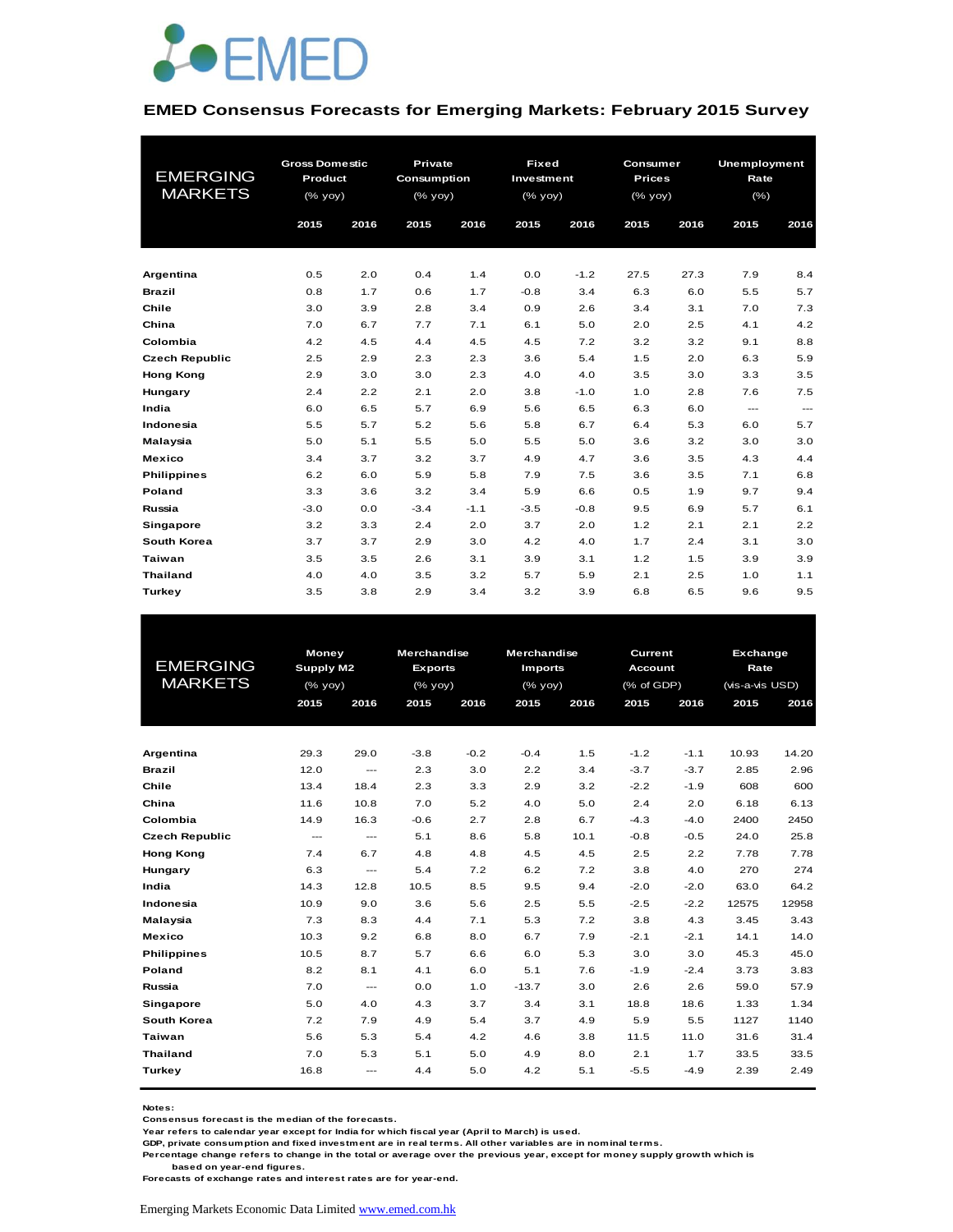

# **EMED Consensus Forecasts for the United States: February 2015 Survey**

| <b>UNITED STATES</b>             | <b>Gross Domestic</b><br><b>Product</b><br>$(% \mathsf{Y}^{\prime }\mathsf{Y}^{\prime })$ (% $\mathsf{Y}^{\prime }\mathsf{Y}^{\prime })$ |      | <b>Consumer</b><br>Prices<br>(% yoy) |                          | <b>UNITED STATES</b>                |      | <b>Gross Domestic</b><br>Product<br>(% yoy) |        | Consumer<br><b>Prices</b><br>(% yoy) |
|----------------------------------|------------------------------------------------------------------------------------------------------------------------------------------|------|--------------------------------------|--------------------------|-------------------------------------|------|---------------------------------------------|--------|--------------------------------------|
|                                  | 2015                                                                                                                                     | 2016 | 2015                                 | 2016                     |                                     | 2015 | 2016                                        | 2015   | 2016                                 |
|                                  |                                                                                                                                          |      |                                      |                          |                                     |      |                                             |        |                                      |
| <b>ABN AMRO</b>                  | 3.8                                                                                                                                      | 3.0  | 1.0                                  | 1.8                      | <b>ITOCHU Institute</b>             | 2.6  | ---                                         | 1.8    | ---                                  |
| <b>Action Economics</b>          | 3.0                                                                                                                                      | 2.7  | $-0.2$                               | 2.2                      | <b>KBC</b>                          | 3.1  | ---                                         | 2.0    |                                      |
| <b>AIB Global Treasury</b>       | 3.0                                                                                                                                      | ---  | 2.0                                  | ---                      | <b>Kiel Economics</b>               | 3.2  | 3.0                                         | 2.5    |                                      |
| <b>Allianz</b>                   | 3.0                                                                                                                                      | 2.5  | 0.3                                  | 2.2                      | Korea Investment & Securities       | 3.1  | ---                                         | 2.1    | ---                                  |
| Asiya Investments                | 2.7                                                                                                                                      | 2.9  | 1.7                                  | 2.2                      | <b>Mesirow Financial</b>            | 3.1  | 3.0                                         | 0.3    | 2.1                                  |
| <b>Bank Julius Baer</b>          | 3.2                                                                                                                                      | 3.0  | 0.6                                  | 1.8                      | <b>Moody's Analytics</b>            | 3.6  | 3.5                                         | 0.6    | 2.6                                  |
| <b>Bank of Ireland</b>           | 3.1                                                                                                                                      | ---  | 2.1                                  | $\hspace{0.05cm} \ldots$ | <b>Mortgage Bankers Association</b> | 2.8  | 2.5                                         | 1.5    | 2.3                                  |
| <b>Barclays Capital</b>          | 3.0                                                                                                                                      | 2.7  | $-0.1$                               | 2.5                      | <b>NAR</b>                          | 3.0  | 3.0                                         | 1.4    | 3.2                                  |
| <b>BayernLB</b>                  | 3.4                                                                                                                                      | 2.7  | 0.8                                  | 2.1                      | <b>National Bank of Canada</b>      | 3.3  | 2.7                                         | 1.1    | 2.4                                  |
| <b>BBVA</b>                      | 2.5                                                                                                                                      | ---  | 2.2                                  | ---                      | <b>Natixis</b>                      | 3.0  | 2.5                                         | 0.7    | 2.4                                  |
| <b>Berenberg Capital Markets</b> | 3.3                                                                                                                                      | 3.0  | 0.2                                  | 1.8                      | <b>NIESR</b>                        | 3.2  | 2.9                                         | 0.5    | 1.7                                  |
| <b>BMO Capital Markets</b>       | 3.1                                                                                                                                      | 2.6  | 0.2                                  | 2.4                      | <b>NLI Research Institute</b>       | 3.1  | ---                                         | 1.9    | ---                                  |
| <b>BNP Paribas</b>               | 3.4                                                                                                                                      | 2.9  | 0.1                                  | 2.3                      | <b>Northern Trust</b>               | 3.3  | ---                                         | 0.6    | ---                                  |
| <b>Capital Economics</b>         | 3.3                                                                                                                                      | 2.8  | $-0.1$                               | 2.0                      | <b>OCBC Bank</b>                    | 3.0  | 2.8                                         | 1.5    | 2.2                                  |
| <b>CIBC World Markets</b>        | 3.2                                                                                                                                      | 2.4  | 0.8                                  | 2.6                      | <b>PNC</b>                          | 3.5  | 2.8                                         | 1.0    | 2.5                                  |
| Citigroup                        | 3.6                                                                                                                                      | 3.0  | 1.6                                  | 1.8                      | Prometeia                           | 3.3  | 3.0                                         | 1.1    | 1.6                                  |
| <b>Comerica Bank</b>             | 2.7                                                                                                                                      | 2.8  | 0.7                                  | 2.0                      | Rabobank                            | 2.5  | ---                                         | 1.3    | ---                                  |
| Commerzbank                      | 3.2                                                                                                                                      | 2.8  | 0.2                                  | 2.0                      | <b>Raymond James</b>                | 3.2  | 2.7                                         | 0.1    | 1.9                                  |
| <b>Credit Agricole</b>           | 3.2                                                                                                                                      | 2.8  | $-0.1$                               | 2.0                      | <b>ROBECO</b>                       | 3.0  | ---                                         | 2.1    | ---                                  |
| <b>Credit Suisse</b>             | 3.3                                                                                                                                      | ---  | 0.3                                  | ---                      | Royal Bank of Canada                | 3.4  | 2.9                                         | 0.4    | 3.0                                  |
| <b>Danske Bank</b>               | 3.2                                                                                                                                      | 2.7  | 0.2                                  | 2.6                      | <b>Schroders</b>                    | 3.2  | 2.4                                         | 1.5    | 2.4                                  |
| <b>DBS Bank</b>                  | 2.5                                                                                                                                      | ---  | 1.9                                  | ---                      | Scotia Capital                      | 3.1  | 2.9                                         | 1.2    | 2.2                                  |
| Deka Bank                        | 3.3                                                                                                                                      | 2.7  | 1.1                                  | 2.8                      | <b>Societe Generale</b>             | 3.7  | 3.3                                         | 0.0    | 3.3                                  |
| Desjardins                       | 3.3                                                                                                                                      | 3.0  | 0.3                                  | 2.9                      | <b>Standard &amp; Poor's</b>        | 3.1  | 2.9                                         | 1.4    | 1.8                                  |
| <b>DIW</b>                       | 3.1                                                                                                                                      | 3.0  | 2.0                                  | 2.2                      | <b>Standard Chartered</b>           | 2.8  | 2.4                                         | 1.5    | 1.8                                  |
| <b>DnB NOR</b>                   | 3.4                                                                                                                                      | 2.8  | 0.4                                  | 1.9                      | <b>TD Economics</b>                 | 3.0  | 2.7                                         | 1.1    | 2.2                                  |
| DZ Bank                          | 3.2                                                                                                                                      | 2.4  | 0.5                                  | 2.4                      | <b>UOB</b>                          | 3.2  | ---                                         | 2.3    |                                      |
| Erste Group Bank AG              | 2.6                                                                                                                                      | ---  | 2.2                                  | ---                      | <b>Wells Fargo</b>                  | 2.7  | $\overline{a}$                              | 1.7    | ---                                  |
| <b>Experian Economics</b>        | 3.2                                                                                                                                      | ---  | 2.0                                  | ---                      |                                     |      |                                             |        |                                      |
| <b>Fannie Mae</b>                | 3.2                                                                                                                                      | 2.6  | 0.6                                  | 1.8                      |                                     |      |                                             |        |                                      |
| <b>First Trust Advisors</b>      | 2.8                                                                                                                                      | 2.6  | 0.2                                  | 2.8                      | <b>CONSENSUS</b>                    |      |                                             |        |                                      |
| <b>Freddie Mac</b>               | 3.0                                                                                                                                      | 3.0  | 1.9                                  | 2.0                      | Median                              | 3.2  | 2.8                                         | 1.1    | 2.2                                  |
| Handelsbanken                    | 3.3                                                                                                                                      | 2.6  | 2.0                                  | 2.2                      | Mean                                | 3.1  | 2.8                                         | 1.1    | 2.2                                  |
| <b>IFO Munich Institute</b>      | 3.3                                                                                                                                      | ---  | 1.5                                  | ---                      | High                                | 3.8  | 3.5                                         | 2.5    | 3.3                                  |
| <b>ING</b>                       | 3.4                                                                                                                                      | 2.9  | 0.2                                  | 2.5                      | Low                                 | 2.2  | 2.4                                         | $-0.2$ | 1.1                                  |
| Intesa Sanpaolo                  | $2.2\phantom{0}$                                                                                                                         | 3.2  | 1.7                                  | 1.1                      | <b>Standard Deviation</b>           | 0.3  | 0.2                                         | 0.8    | 0.4                                  |
| Continues in the next column     |                                                                                                                                          |      |                                      |                          |                                     |      |                                             |        |                                      |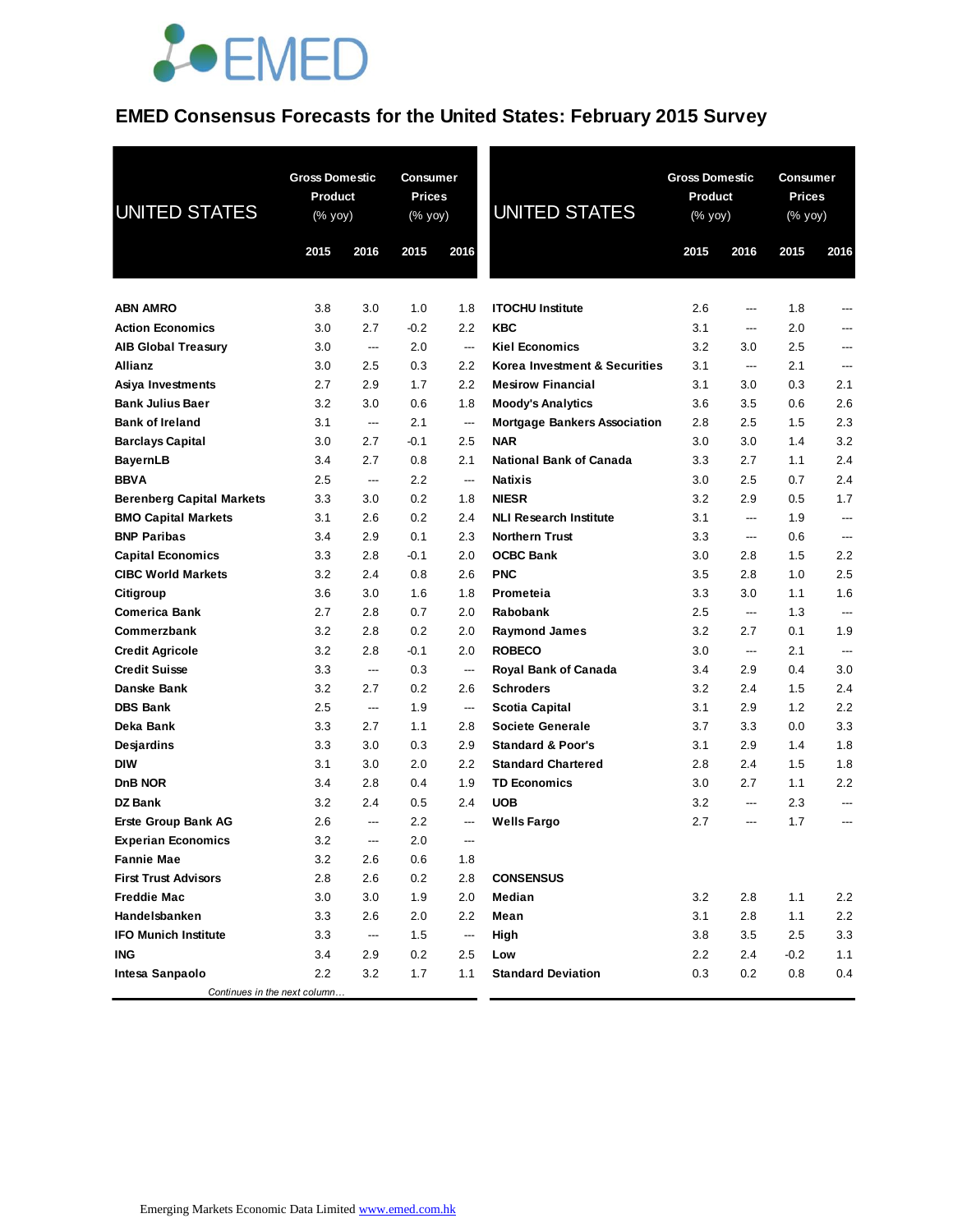

## **EMED Consensus Forecasts for the Euro Area: February 2015 Survey**

| <b>EURO AREA</b>                           | Product<br>(% yoy) | <b>Gross Domestic</b>    | <b>Consumer</b><br><b>Prices</b><br>(% yoy) |                          | <b>EURO AREA</b>              | <b>Gross Domestic</b><br><b>Product</b><br>(% yoy) |                          | Consumer<br><b>Prices</b><br>(% yoy) |                |
|--------------------------------------------|--------------------|--------------------------|---------------------------------------------|--------------------------|-------------------------------|----------------------------------------------------|--------------------------|--------------------------------------|----------------|
|                                            | 2015               | 2016                     | 2015                                        | 2016                     |                               | 2015                                               | 2016                     | 2015                                 | 2016           |
| <b>ABN AMRO</b>                            | 1.6                | 2.2                      | 0.2                                         | 1.5                      | Intesa Sanpaolo               | 0.8                                                | 1.1                      | 0.5                                  | 0.5            |
| <b>Action Economics</b>                    | 1.6                | ---                      | 1.3                                         | ---                      | <b>KBC</b>                    | 1.7                                                | ---                      | 1.2                                  | ---            |
| <b>AIB Global Treasury</b>                 | 1.5                | ---                      | 1.3                                         | $---$                    | <b>Kiel Economics</b>         | 1.5                                                | 1.9                      | $-0.2$                               | 1.0            |
| <b>Allianz</b>                             | 1.4                | 1.6                      | $-0.2$                                      | 1.3                      | Korea Investment & Securities | 1.3                                                | $\overline{\phantom{a}}$ | 0.9                                  | $\overline{a}$ |
| Asiya Investments                          | 1.1                | 1.6                      | 0.4                                         | 1.3                      | <b>Mizuho Securities</b>      | 1.2                                                | ---                      | 0.9                                  | ---            |
| <b>Bank Julius Baer</b>                    | 1.4                | 1.8                      | 0.2                                         | 1.6                      | Monte Dei Paschi Di Siena     | 1.0                                                | 1.5                      | 0.2                                  | 1.3            |
| <b>Bank of Ireland</b>                     | 1.3                | $---$                    | 0.9                                         | $\overline{\phantom{a}}$ | <b>Natixis</b>                | 1.5                                                | 1.6                      | 0.2                                  | 1.5            |
| <b>Barclays Capital</b>                    | 1.2                | 1.5                      | $-0.2$                                      | 1.0                      | <b>NIESR</b>                  | 1.4                                                | 1.9                      | $-0.4$                               | 1.4            |
| <b>BayernLB</b>                            | 0.8                | 1.3                      | 0.1                                         | 1.1                      | <b>NLI Research Institute</b> | 1.2                                                | $\overline{a}$           | 1.0                                  | $\overline{a}$ |
| <b>BBVA</b>                                | 1.9                | $---$                    | 1.1                                         | $\overline{\phantom{a}}$ | <b>OCBC Bank</b>              | 1.2                                                | 1.5                      | 0.2                                  | 1.3            |
| <b>Berenberg Capital Markets</b>           | 1.0                | 1.9                      | $-0.3$                                      | 0.8                      | Prometeia                     | 1.2                                                | 1.4                      | $-0.1$                               | 1.4            |
| <b>BMO Capital Markets</b>                 | 0.9                | 1.1                      | $-0.2$                                      | 1.1                      | Rabobank                      | 1.3                                                | ---                      | 0.8                                  | ---            |
| <b>BNP Paribas</b>                         | 1.5                | 1.8                      | $-0.5$                                      | 1.1                      | <b>ROBECO</b>                 | 1.5                                                | ---                      | 1.2                                  | ---            |
| <b>Capital Economics</b>                   | 1.0                | 1.0                      | $-0.5$                                      | 0.5                      | Royal Bank of Canada          | 1.3                                                | 1.5                      | 0.2                                  | 1.0            |
| Citigroup                                  | 1.3                | 1.9                      | $-0.1$                                      | 1.6                      | <b>Schroders</b>              | 0.9                                                | 1.4                      | 0.8                                  | 1.1            |
| Commerzbank                                | 1.1                | 1.2                      | $-0.1$                                      | 1.2                      | <b>Scotia Capital</b>         | 1.1                                                | 1.4                      | 0.0                                  | 1.2            |
| <b>Credit Agricole</b>                     | 1.0                | 1.5                      | 0.3                                         | 1.2                      | <b>Societe Generale</b>       | 1.1                                                | 1.5                      | $-0.3$                               | 1.1            |
| <b>Credit Suisse</b>                       | 1.1                | 1.7                      | 0.7                                         | 1.2                      | <b>Standard &amp; Poor's</b>  | 1.4                                                | ---                      | 1.1                                  | ---            |
| <b>Danske Bank</b>                         | 1.5                | 2.1                      | $-0.3$                                      | 1.4                      | <b>Standard Chartered</b>     | 1.3                                                | 2.1                      | 0.3                                  | 1.7            |
| <b>DBS Bank</b>                            | 0.9                | $\overline{\phantom{a}}$ | 0.8                                         | $\overline{\phantom{a}}$ | <b>TD Economics</b>           | 0.9                                                | 1.4                      | 0.7                                  | 1.2            |
| Deka Bank                                  | 1.2                | 1.7                      | 0.4                                         | 1.3                      | <b>UOB</b>                    | 1.1                                                | ---                      | 0.8                                  | ---            |
| <b>DIW</b>                                 | 0.9                | 1.4                      | 0.4                                         | 0.9                      | <b>Wells Fargo</b>            | 1.1                                                | ---                      | 0.8                                  | ---            |
| DnB NOR                                    | 1.2                | 1.3                      | 0.1                                         | 0.8                      |                               |                                                    |                          |                                      |                |
| <b>DZ Bank</b>                             | 1.3                | 1.5                      | $-0.1$                                      | 0.9                      |                               |                                                    |                          |                                      |                |
| <b>Erste Group Bank AG</b>                 | 1.0                | ---                      | 0.8                                         | $\qquad \qquad \cdots$   | <b>CONSENSUS</b>              |                                                    |                          |                                      |                |
| <b>ETLA</b>                                | 1.2                | 1.4                      | 0.2                                         | 0.8                      | Median                        | 1.2                                                | 1.5                      | 0.3                                  | 1.2            |
| <b>EUROFER</b>                             | 1.8                | $\overline{a}$           | 1.6                                         | $\overline{\phantom{a}}$ | Mean                          | 1.2                                                | 1.6                      | 0.4                                  | 1.2            |
| Handelsbanken                              | 1.4                | 1.5                      | 0.8                                         | 1.5                      | High                          | 1.9                                                | 2.2                      | 1.6                                  | 1.7            |
| <b>IFO Munich Institute</b>                | 1.3                | ---                      | 0.9                                         | $---$                    | Low                           | 0.8                                                | 1.0                      | $-0.5$                               | 0.5            |
| <b>ING</b><br>Continues in the next column | 1.2                | 1.7                      | 0.2                                         | 1.4                      | <b>Standard Deviation</b>     | 0.2                                                | 0.3                      | 0.5                                  | 0.3            |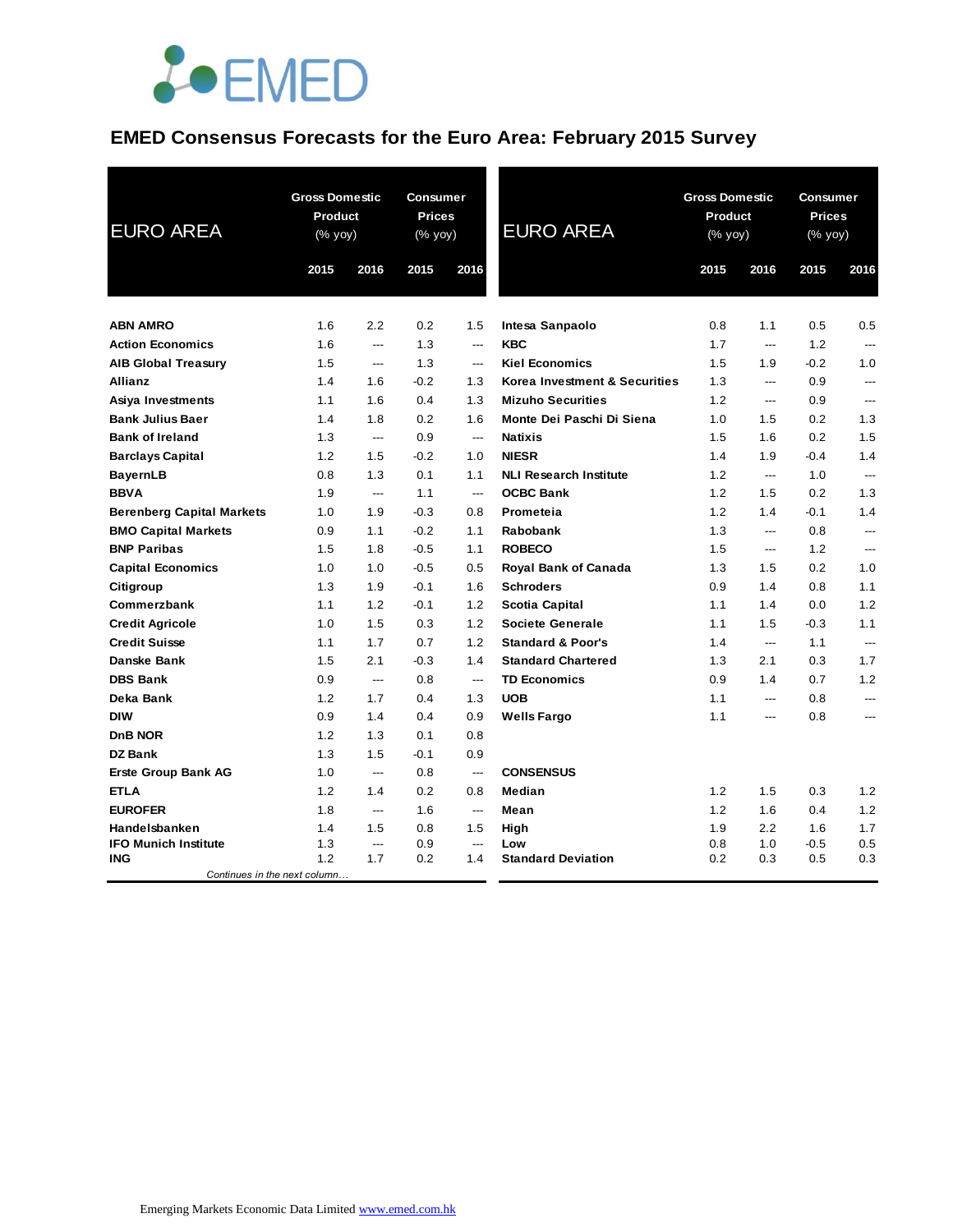

## **EMED Consensus Forecasts for Japan: February 2015 Survey**

| <b>JAPAN</b>                     |      | <b>Gross Domestic</b><br><b>Consumer</b><br><b>Prices</b><br><b>Product</b><br>(% yoy)<br>(% yoy) |      |                          | <b>JAPAN</b>                  | <b>Gross Domestic</b><br><b>Product</b><br>(% yoy) |                | Consumer<br><b>Prices</b><br>(% yoy) |                |
|----------------------------------|------|---------------------------------------------------------------------------------------------------|------|--------------------------|-------------------------------|----------------------------------------------------|----------------|--------------------------------------|----------------|
|                                  | 2015 | 2016                                                                                              | 2015 | 2016                     |                               | 2015                                               | 2016           | 2015                                 | 2016           |
| <b>ABN AMRO</b>                  | 1.6  | 1.2                                                                                               | 1.0  | 1.4                      | <b>ITOCHU Institute</b>       | 1.2                                                | ---            | 2.0                                  | ---            |
| <b>Action Economics</b>          | 1.3  | $---$                                                                                             | 1.7  | $\overline{a}$           | <b>JCER</b>                   | 1.3                                                | 1.0            | 0.9                                  | 1.1            |
| <b>AIB Global Treasury</b>       | 1.5  | $---$                                                                                             | 1.7  | $\overline{\phantom{a}}$ | <b>KBC</b>                    | 1.2                                                | $---$          | 1.8                                  | ---            |
| <b>Allianz</b>                   | 1.2  | 1.2                                                                                               | 1.2  | 1.5                      | <b>Kiel Economics</b>         | 1.4                                                | 1.8            | 1.5                                  | ---            |
| Asiya Investments                | 0.8  | 0.8                                                                                               | 1.7  | 1.9                      | Korea Investment & Securities | 0.8                                                | ---            | 2.0                                  | ---            |
| <b>Bank Julius Baer</b>          | 1.0  | 1.5                                                                                               | 0.4  | 0.5                      | <b>Mizuho Securities</b>      | 1.7                                                | $---$          | 1.1                                  | ---            |
| Bank of Tokyo-Mitsubishi UFJ     | 1.7  | $\overline{\phantom{a}}$                                                                          | 0.8  | $\overline{\phantom{a}}$ | <b>Moody's Analytics</b>      | 1.4                                                | 1.7            | 1.6                                  | 0.9            |
| <b>Barclays Capital</b>          | 1.2  | 2.0                                                                                               | 1.1  | 1.4                      | <b>Natixis</b>                | 1.3                                                | 1.4            | 1.0                                  | 1.3            |
| <b>BayernLB</b>                  | 1.0  | 1.7                                                                                               | 1.6  | 1.5                      | <b>NIESR</b>                  | 0.8                                                | 1.1            | 0.8                                  | 1.0            |
| <b>BBVA</b>                      | 1.3  | $\hspace{1.5cm} \textbf{---}$                                                                     | 1.5  | $---$                    | <b>NLI Research Institute</b> | 1.0                                                | ---            | 1.7                                  | ---            |
| <b>Berenberg Capital Markets</b> | 0.8  | 1.5                                                                                               | 0.8  | 0.8                      | <b>OCBC Bank</b>              | 1.0                                                | 1.4            | 1.4                                  | 1.5            |
| <b>BMO Capital Markets</b>       | 0.5  | 1.2                                                                                               | 1.0  | 1.1                      | Prometeia                     | 1.0                                                | 1.5            | 1.2                                  | 1.6            |
| <b>BNP Paribas</b>               | 0.4  | 0.8                                                                                               | 1.2  | 2.4                      | Rabobank                      | 1.0                                                | ---            | 1.8                                  | ---            |
| <b>Capital Economics</b>         | 0.1  | 1.3                                                                                               | 1.0  | 1.0                      | <b>ROBECO</b>                 | 1.2                                                | ---            | 2.1                                  | ---            |
| Citigroup                        | 1.1  | 1.9                                                                                               | 1.0  | 1.0                      | <b>Royal Bank of Scotland</b> | 1.2                                                | $---$          | 2.3                                  | ---            |
| Commerzbank                      | 1.0  | 1.5                                                                                               | 0.7  | 0.7                      | <b>Schroders</b>              | 1.1                                                | 2.2            | 1.3                                  | 1.4            |
| <b>Credit Agricole</b>           | 1.3  | 1.5                                                                                               | 1.5  | 1.2                      | <b>Scotia Capital</b>         | 0.8                                                | 1.1            | 1.2                                  | 1.6            |
| <b>Credit Suisse</b>             | 0.7  | $\overline{\phantom{a}}$                                                                          | 0.7  | $---$                    | <b>Societe Generale</b>       | 1.6                                                | 2.1            | 0.8                                  | 1.2            |
| Daiwa Institute of Research      | 1.4  | $\overline{a}$                                                                                    | 1.8  | ---                      | <b>Standard &amp; Poor's</b>  | 1.3                                                | ---            | 1.3                                  | ---            |
| Danske Bank                      | 1.2  | 1.6                                                                                               | 1.4  | 1.7                      | <b>Standard Chartered</b>     | 1.8                                                | 1.6            | 0.5                                  | 1.4            |
| <b>DBS Bank</b>                  | 1.3  | $---$                                                                                             | 1.5  | $\hspace{0.05cm} \ldots$ | <b>TD Economics</b>           | 0.9                                                | 1.0            | 1.4                                  | 1.1            |
| Deka Bank                        | 0.7  | 1.0                                                                                               | 1.4  | 1.6                      | <b>UOB</b>                    | 1.0                                                | $\overline{a}$ | 1.0                                  | $\overline{a}$ |
| <b>DIW</b>                       | 1.3  | 1.6                                                                                               | 0.8  | 0.3                      | <b>Wells Fargo</b>            | 1.2                                                | $\overline{a}$ | 1.9                                  | ---            |
| DnB NOR                          | 1.0  | 1.5                                                                                               | 1.6  | 1.5                      |                               |                                                    |                |                                      |                |
| <b>DZ Bank</b>                   | 1.6  | 2.0                                                                                               | 1.0  | 1.5                      | <b>CONSENSUS</b>              |                                                    |                |                                      |                |
| <b>Erste Group Bank AG</b>       | 1.1  | $---$                                                                                             | 1.7  | $\overline{\phantom{a}}$ | Median                        | 1.2                                                | 1.5            | 1.4                                  | 1.4            |
| <b>Experian Economics</b>        | 1.3  | $---$                                                                                             | 1.6  | $\qquad \qquad \cdots$   | Mean                          | 1.1                                                | 1.4            | 1.4                                  | 1.3            |
| <b>IFO Munich Institute</b>      | 0.8  | ---                                                                                               | 2.1  | $\qquad \qquad \cdots$   | High                          | 1.8                                                | 2.2            | 2.8                                  | 2.4            |
| <b>ING</b>                       | 0.7  | 1.3                                                                                               | 0.7  | 1.0                      | Low                           | 0.1                                                | 0.8            | 0.4                                  | 0.3            |
| Intesa Sanpaolo                  | 0.3  | 0.8                                                                                               | 2.8  | 1.4                      | <b>Standard Deviation</b>     | 0.4                                                | 0.4            | 0.5                                  | 0.4            |
| Continues in the next column     |      |                                                                                                   |      |                          |                               |                                                    |                |                                      |                |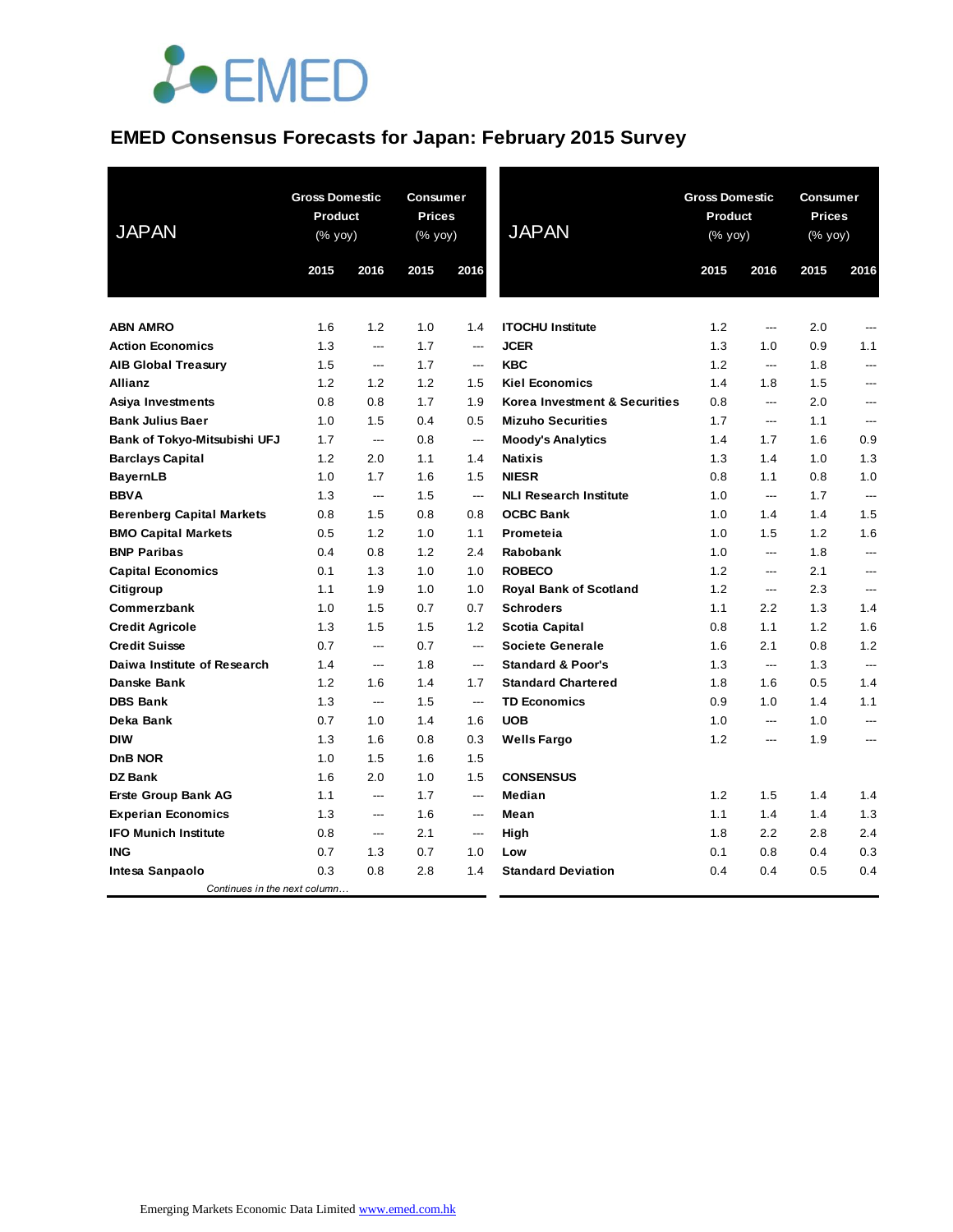

## **EMED Consensus Forecasts for China: February 2015 Survey**

| <b>CHINA</b>                     | <b>Gross Domestic</b><br><b>Product</b><br>(% yoy) |                | <b>Consumer</b><br><b>Prices</b><br>(% yoy) |                          | <b>CHINA</b>                  | <b>Gross Domestic</b><br><b>Product</b><br>(% yoy) |                | Consumer<br><b>Prices</b><br>(% yoy) |                |
|----------------------------------|----------------------------------------------------|----------------|---------------------------------------------|--------------------------|-------------------------------|----------------------------------------------------|----------------|--------------------------------------|----------------|
|                                  | 2015                                               | 2016           | 2015                                        | 2016                     |                               | 2015                                               | 2016           | 2015                                 | 2016           |
|                                  |                                                    |                |                                             |                          |                               |                                                    |                |                                      |                |
| <b>ABN AMRO</b>                  | 7.0                                                | 7.0            | 2.0                                         | 2.5                      | <b>IFO Munich Institute</b>   | $\cdot$                                            | ---            | 2.4                                  | ---            |
| <b>Action Economics</b>          | 7.4                                                | $\overline{a}$ | 3.1                                         | $---$                    | <b>ING</b>                    | 7.1                                                | 7.0            | 1.0                                  | 1.0            |
| <b>Allianz</b>                   | 7.0                                                | 6.7            | 2.3                                         | 2.7                      | Intesa Sanpaolo               | 7.1                                                | 6.7            | 2.5                                  | 3.2            |
| Asiya Investments                | 6.9                                                | 6.5            | 2.1                                         | 2.5                      | <b>KBC</b>                    | 7.0                                                | $---$          | 3.0                                  | ---            |
| <b>Bank Julius Baer</b>          | 6.9                                                | 6.5            | 1.8                                         | 2.5                      | <b>Kiel Economics</b>         | 7.1                                                | 7.1            | 2.8                                  | ---            |
| <b>Bank of East Asia</b>         | 7.0                                                | 7.0            | 2.0                                         | 2.3                      | Korea Investment & Securities | 7.1                                                | ---            | 2.5                                  | ---            |
| <b>Barclays Capital</b>          | 7.0                                                | 6.6            | 2.0                                         | 2.3                      | <b>Moody's Analytics</b>      | 7.0                                                | ---            | 1.7                                  | ---            |
| <b>BayernLB</b>                  | 7.0                                                | 6.8            | 2.5                                         | 3.0                      | <b>Natixis</b>                | 7.0                                                | 6.9            | 1.7                                  | 2.4            |
| <b>BBVA</b>                      | 7.0                                                | ---            | 3.3                                         | $---$                    | <b>NIESR</b>                  | 7.0                                                | 6.9            | 1.4                                  | 1.4            |
| <b>Berenberg Capital Markets</b> | 7.0                                                | 6.7            | 2.2                                         | 3.1                      | <b>NLI Research Institute</b> | 7.2                                                | $\overline{a}$ | 3.1                                  | $\overline{a}$ |
| <b>BMO Capital Markets</b>       | 7.2                                                | 6.9            | 1.6                                         | 1.7                      | <b>OCBC Bank</b>              | 7.0                                                | 6.8            | 2.1                                  | 2.5            |
| <b>BNP Paribas</b>               | 6.8                                                | 6.5            | 1.9                                         | 2.6                      | <b>ROBECO</b>                 | 7.2                                                | ---            | 3.0                                  | ---            |
| <b>Capital Economics</b>         | 7.0                                                | 6.5            | 1.5                                         | 2.0                      | <b>Royal Bank of Scotland</b> | 7.0                                                | ---            | 1.7                                  | ---            |
| <b>CICC</b>                      | 7.3                                                | 7.5            | 1.4                                         | 2.0                      | <b>Schroders</b>              | 6.8                                                | 6.5            | 2.2                                  | 2.7            |
| Citigroup                        | 6.9                                                | 6.7            | 1.5                                         | 1.9                      | <b>Scotia Capital</b>         | 7.0                                                | 6.5            | 1.8                                  | 2.5            |
| Commerzbank                      | 6.5                                                | 6.5            | 2.0                                         | 2.0                      | <b>Societe Generale</b>       | 6.8                                                | 6.6            | 1.7                                  | 2.6            |
| <b>Credit Agricole</b>           | 7.1                                                | 6.9            | 2.4                                         | 2.8                      | <b>Standard &amp; Poor's</b>  | 7.1                                                | ---            | 2.1                                  | ---            |
| <b>Credit Suisse</b>             | 6.8                                                | ---            | 1.6                                         | $\hspace{0.05cm} \ldots$ | <b>Standard Chartered</b>     | 7.1                                                | 7.0            | 2.0                                  | 2.5            |
| Daiwa Institute of Research      | 6.9                                                | 6.5            | 1.5                                         | 1.0                      | <b>UOB</b>                    | 7.2                                                | ---            | 2.1                                  | ---            |
| Danske Bank                      | 7.2                                                | 6.8            | 2.2                                         | 2.7                      | <b>Wells Fargo</b>            | 6.8                                                | $---$          | 2.1                                  | ---            |
| <b>DBS Bank</b>                  | 7.0                                                | ---            | 2.2                                         | $---$                    |                               |                                                    |                |                                      |                |
| Deka Bank                        | 7.1                                                | 7.0            | 2.0                                         | 2.6                      |                               |                                                    |                |                                      |                |
| <b>DIW</b>                       | 7.2                                                | 7.2            | 1.4                                         | 2.7                      | <b>CONSENSUS</b>              |                                                    |                |                                      |                |
| DnB NOR                          | 7.1                                                | 6.7            | 1.9                                         | 2.8                      | Median                        | 7.0                                                | 6.8            | 2.0                                  | 2.5            |
| <b>DZ Bank</b>                   | 7.2                                                | 6.8            | 1.6                                         | 2.7                      | Mean                          | 7.0                                                | 6.8            | 2.1                                  | 2.4            |
| <b>Erste Group Bank AG</b>       | 7.1                                                | ---            | 3.0                                         | $---$                    | High                          | 7.5                                                | 7.5            | 3.3                                  | 3.2            |
| <b>Experian Economics</b>        | 7.5                                                | ---            | 3.3                                         | $---$                    | Low                           | 6.5                                                | 6.5            | 1.0                                  | 1.0            |
| <b>ICBC</b> International        | 7.3                                                | 7.1            | 1.8                                         | 2.5                      | <b>Standard Deviation</b>     | 0.2                                                | 0.2            | 0.5                                  | 0.5            |
| Continues in the next column     |                                                    |                |                                             |                          |                               |                                                    |                |                                      |                |